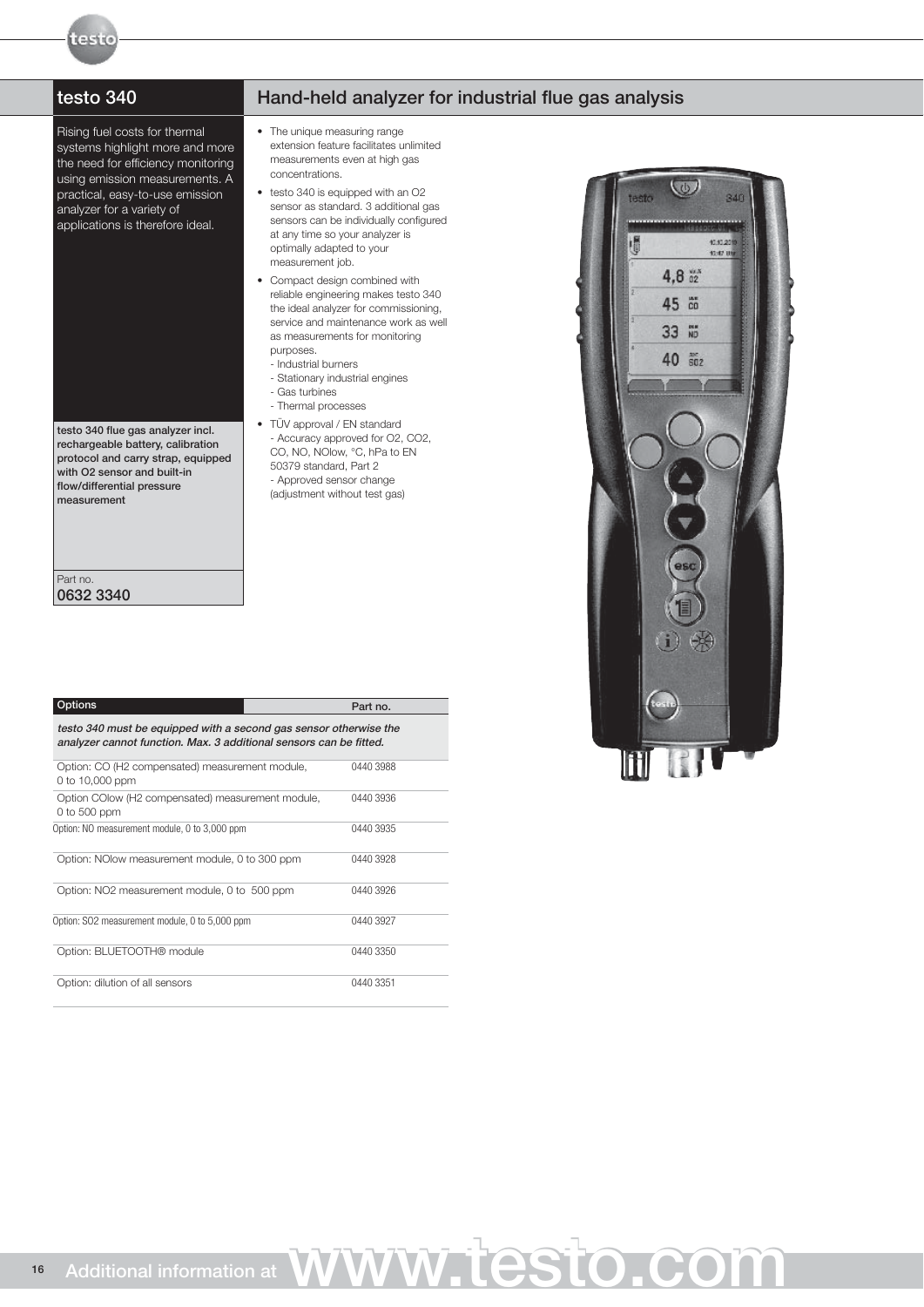

# testo 340 Flue gas probes

| Standard probes, 335 mm long                                                                                                                                                                                                           |                   |          |          |                                                                                            | Part no.              |
|----------------------------------------------------------------------------------------------------------------------------------------------------------------------------------------------------------------------------------------|-------------------|----------|----------|--------------------------------------------------------------------------------------------|-----------------------|
| Flue gas probe, modular, 335 mm immersion depth, incl. probe stop, thermocouple NiCr-Ni (TI) Tmax<br>500°C and hose 2.2 m                                                                                                              |                   |          |          |                                                                                            | 0600 9766             |
| Flue gas probe, modular, 335 mm immersion depth, incl. probe stop, thermocouple NiCr-Ni (TI) Tmax<br>1000°C and hose 2.2 m                                                                                                             |                   |          | $08$ mm  |                                                                                            | 0600 8764             |
| Flue gas probe, modular, with preliminary filter, 335 mm immersion depth, incl. probe stop,<br>thermocouple NiCr-Ni (TI) Tmax 1000°C and hose 2.2 m                                                                                    |                   |          |          |                                                                                            | 0600 8766             |
| Standard probes, 700 mm long                                                                                                                                                                                                           |                   |          |          |                                                                                            | Part no.              |
| Flue gas probe, modular, 700 mm immersion depth, incl. probe stop, thermocouple NiCr-Ni (TI) Tmax<br>500°C and hose 2.2 m                                                                                                              |                   |          |          |                                                                                            | 0600 9767             |
| Flue gas probe, modular, 700 mm immersion depth, incl. probe stop, thermocouple NiCr-Ni Tmax<br>1000°C and hose 2.2 m                                                                                                                  |                   |          |          | $08$ mm                                                                                    | 0600 8765             |
| Flue gas probe, modular, with preliminary filter, 700 mm immersion depth, incl. probe stop,<br>thermocouple NiCr-Ni (TI) Tmax 1000°C and hose 2.2 m                                                                                    |                   |          |          |                                                                                            | 0600 8767             |
| Accessories                                                                                                                                                                                                                            |                   |          |          |                                                                                            | Part no.              |
| Hose extension, 2.8 m, extension cable for probe and analyser                                                                                                                                                                          |                   |          |          |                                                                                            | 0554 1202             |
|                                                                                                                                                                                                                                        |                   |          |          |                                                                                            |                       |
| Probe shaft with preliminary filter, 335 mm long, with probe stop, $\emptyset$ 8 mm, Tmax 1000 °C                                                                                                                                      |                   |          |          |                                                                                            | 0554 8766             |
| Probe shaft with preliminary filter, 700 mm long, with probe stop, $\emptyset$ 8 mm, Tmax 1000 °C                                                                                                                                      |                   |          |          | $08$ mm<br>$014$ mm                                                                        | 0554 8767             |
| Spare sintered filter (2 off)                                                                                                                                                                                                          |                   |          |          |                                                                                            | 0554 3372             |
| Spare particle filter (10 off) for probe handle                                                                                                                                                                                        |                   |          |          |                                                                                            | 0554 3385             |
| Probe shaft, 700 mm long, with probe stop, Ø 8 mm, Tmax 500 °C                                                                                                                                                                         |                   |          |          |                                                                                            | 0554 9767             |
| Probe shaft, 335 mm long, with probe stop, Ø 8 mm, Tmax 1000 °C                                                                                                                                                                        |                   |          |          |                                                                                            | 0554 8764             |
|                                                                                                                                                                                                                                        |                   |          |          | $08$ mm                                                                                    |                       |
| Probe shaft, 700 mm long, with probe stop, Ø 8 mm, Tmax 1000 °C                                                                                                                                                                        |                   |          |          |                                                                                            | 0554 8765             |
| Motor probes                                                                                                                                                                                                                           |                   |          |          |                                                                                            |                       |
| Flue gas probe for industrial motors, 335 mm immersion depth, with probe stop, built-in condensate<br>trap and heat protection plate, Tmax 1000 °C, special hose for NO2/SO2 measurements, 2.2 m long                                  |                   |          |          |                                                                                            | Part no.<br>0600 7560 |
|                                                                                                                                                                                                                                        |                   |          |          |                                                                                            |                       |
| Flue gas probe for industrial motors with probe shaft prefilter, 335 mm immersion depth, with probe<br>stop, built-in condensate trap and heat protection plate, $T$ max 1000 °C, special hose for NO2/SO2<br>measurements, 2.2 m long |                   |          |          |                                                                                            | 0600 7561             |
| Thermocouple for exhaust gas temperature measurement (NiCr-Ni, length 400 mm, Tmax. +1000 °C),<br>with 2.4 m connection cable and additional temperature protection                                                                    |                   |          |          |                                                                                            | 0600 8894             |
| Spare particle filter (10 off) for condensate trap in gas sampling hose                                                                                                                                                                |                   |          |          |                                                                                            | 0554 3371             |
| Spare sintered filter (2 off)                                                                                                                                                                                                          |                   |          |          |                                                                                            | 0554 3372             |
|                                                                                                                                                                                                                                        |                   |          |          |                                                                                            |                       |
| Industrial probes                                                                                                                                                                                                                      |                   |          |          |                                                                                            | Part no.              |
| Adapter, non-heated                                                                                                                                                                                                                    |                   |          |          | Ambient temp.: -20 to +50 °C; Protection                                                   | 0600 7911             |
|                                                                                                                                                                                                                                        |                   |          |          | class: IP54; Gas inlet: G1/4"; Gas outlet: M<br>10x1 outer thread; Weight: 0.4 kg          |                       |
| Extension pipe to $+600$ °C, stainless steel 1.4571                                                                                                                                                                                    |                   |          | 1000 mm  | Connection: Thread screw/screw socket                                                      | 0600 7802             |
| Extension pipe to $+1200$ °C, Inconel 625                                                                                                                                                                                              |                   |          |          | G1/4"; Weight: 0.45 kg                                                                     | 0600 7804             |
|                                                                                                                                                                                                                                        |                   | 0 20 mm  | $012$ mm |                                                                                            |                       |
| Non-heated sampling pipe to $+600$ °C, stainless steel 1.4571                                                                                                                                                                          |                   |          | 1000 mm  |                                                                                            | 0600 7801             |
|                                                                                                                                                                                                                                        | Connection: G1/4" |          |          | Weight 0.4 kg                                                                              |                       |
| Non-heated sampling pipe to $+1200$ °C, Inconel 625                                                                                                                                                                                    |                   |          | 0 12 mm  |                                                                                            | 0600 7803             |
| Non-heated sampling pipe to $+1800$ °C, Al-Oxide                                                                                                                                                                                       |                   |          | 1000 mm  |                                                                                            |                       |
|                                                                                                                                                                                                                                        | Connection: G1/4" |          | 0 12 mm  | Weight 0.4 kg                                                                              | 0600 7805             |
|                                                                                                                                                                                                                                        |                   | $020$ mm |          |                                                                                            |                       |
| Preliminary filter for dusty flue gases, ceramic                                                                                                                                                                                       |                   |          | 50 mm    | Dust load: max. 20 g / m3; filter fineness: 20<br>um; Temperature: max. 1000 °C; Material: | 0554 0710             |
|                                                                                                                                                                                                                                        |                   |          |          | ceramic; Connection: G1/4" thread nipple;                                                  |                       |
| Preliminary filter can only be mounted on extension pipe 0600 7802 or 0600 7804.                                                                                                                                                       |                   |          | 0 23 mm  | Weight: 0.2 kg                                                                             |                       |
| Gas sampling hose for accurate NO <sub>2</sub> /SO <sub>2</sub> measurements with built-in condensate trap, 2.2 m long                                                                                                                 |                   |          |          |                                                                                            | 0554 3352             |
|                                                                                                                                                                                                                                        |                   |          |          |                                                                                            |                       |
| Thermocouple, NiCr-Ni, -200 to +1200 °C, Inconel 625, 1.2 m long                                                                                                                                                                       |                   |          |          | Connection: To analyser via 4 m connection                                                 | 0430 0065             |
|                                                                                                                                                                                                                                        |                   |          |          | cable with 8 pin plug; Weight: 0.15 kg.                                                    |                       |
| Thermocouple, NiCr-Ni, -200 to +1200 °C, Inconel 625, 2.2 m long                                                                                                                                                                       |                   |          | $04$ mm  | The length depends on the number of<br>sampling and extension pipes used.                  | 0430 0066             |
| Thermocouple, NiCr-Ni, -200 to +1200 °C, Inconel 625, 3.2 m long                                                                                                                                                                       |                   |          |          |                                                                                            | 0430 0067             |
|                                                                                                                                                                                                                                        |                   |          |          |                                                                                            |                       |
| Mounting flange, stainless steel 1.4571, adjustable quick-action fitting suitable for all<br>sampling/extension pipes                                                                                                                  |                   |          | Ø 160 mm |                                                                                            | 0554 0760             |
| Spare particle filter (10 off) for condensate trap in gas sampling hose                                                                                                                                                                |                   |          |          |                                                                                            | 0554 3371             |
|                                                                                                                                                                                                                                        |                   |          |          |                                                                                            |                       |

www.testo.com www.testo.com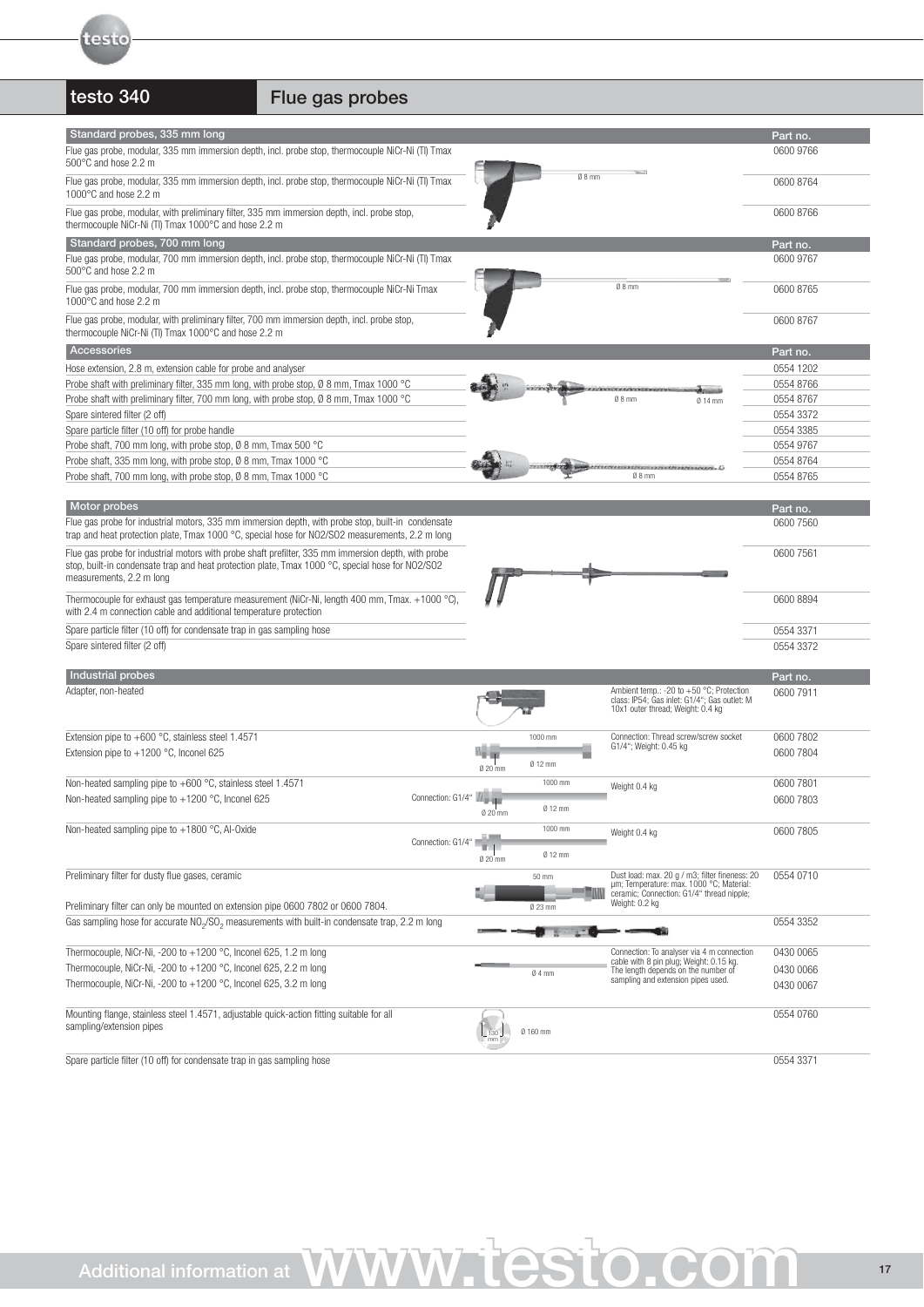

# testo 340 More probes

| For testo 300 M-I/XL-I                                                                                                                                                                  | <b>Illustration</b>                                   | Meas. range        | Accuracy | t99 | Part no.  |
|-----------------------------------------------------------------------------------------------------------------------------------------------------------------------------------------|-------------------------------------------------------|--------------------|----------|-----|-----------|
| Mini ambient air probe, $T$ max $+80^{\circ}$ C, for<br>separate ambient air temperature measurement                                                                                    |                                                       | 0 to $+80$ °C      |          |     | 0600 3692 |
| Pipe wrap probe for pipes with diameter of up to<br>2", for flow/return temp. meas. in hydronic<br>systems                                                                              | <b><i>PERSONAL PROPERTY</i></b><br>Conn.: Fixed cable | $-60$ to $+130$ °C | Class 2  | 5 s | 0600 4593 |
| Mini ambient air probe, 60 mm immersion depth, w. probe stop, magnetic clip, Tmax +100°C, for dual wall clearance temp. meas. in<br>0600 9797<br>systems w. outside primary air intakes |                                                       |                    |          |     |           |

| Pitot tubes for flow measurement                                                                                                    | <b>Illustration</b>                                                                                               | Meas. range                           | Part no.  |
|-------------------------------------------------------------------------------------------------------------------------------------|-------------------------------------------------------------------------------------------------------------------|---------------------------------------|-----------|
| Pitot tube, 350 mm long, stainless steel,<br>measures velocity speed                                                                | 350 mm<br>$0.7$ mm                                                                                                | Oper. temp.<br>0 to +600 $^{\circ}$ C | 0635 2145 |
| Pitot tube, 1000 mm long, stainless steel,<br>measures velocity speed                                                               | 1000 mm<br>$0.7$ mm                                                                                               | Oper. temp.<br>0 to $+600$ °C         | 0635 2345 |
| Pitot tube, stainless steel, 750 mm long,<br>measures flow speed with temperature, 3x hoses<br>(5 m long) and heat protection plate | 750 mm<br>$08$ mm                                                                                                 | -40 to $+1000$ °C                     | 0635 2042 |
| Connection hose, silicone, 5m long, max. load 700 hPa (mbar)                                                                        |                                                                                                                   |                                       | 0554 0440 |
| <b>Calibration Certificates</b>                                                                                                     |                                                                                                                   |                                       | Part no.  |
|                                                                                                                                     | ISO calibration certificate velocity, hot wire, vane anemometer, Pitot tube; calibration points 1; 2; 5; 10 m/s   |                                       | 0520 0004 |
|                                                                                                                                     | ISO calibration certificate/Velocity, hot wire, vane anemometer, Pitot tube; calibration points 5; 10; 15; 20 m/s |                                       | 0520 0034 |

18

## testo 340 Accessories

| Accessories                                                                                                                    | Part no.  |
|--------------------------------------------------------------------------------------------------------------------------------|-----------|
| Transport case for analyzer and probes                                                                                         | 0516 3400 |
| 100-240 V AC / 6.3 V DC international mains unit, for mains operation or<br>battery charging in instrument                     | 0554 1096 |
| "easyEmission" software with USB cable to connect instrument to PC                                                             | 0554 3334 |
| Multiple license/"easyEmission" software                                                                                       | 0554 3338 |
| Testo fast printer with wireless infrared interface, 1 roll thermal paper<br>and 4 AA batteries                                | 0554 0549 |
| BLUETOOTH® printer set with wireless Bluetooth interface, incl. 1 roll<br>thermal paper, rechargeable battery and mains unit   | 0554 0553 |
| Spare thermal paper for printer (6 rolls), permanent ink                                                                       | 0554 0568 |
| Spare thermal paper for printer (6 rolls)                                                                                      | 0554 0569 |
| Spare battery with charger                                                                                                     | 0554 1087 |
| Instrument cleaner (100 ml)                                                                                                    | 0554 1207 |
| NO replacement filter, 1 off                                                                                                   | 0554 4150 |
| CO replacement filter, 1 off                                                                                                   | 0554 4100 |
| ISO calibration certificate/flue gas, calibration points 2.5% 02; 100 and<br>1000 ppm CO; 800 ppm NO; 80 ppm NO2; 1000 ppm SO2 | 0520 0003 |
|                                                                                                                                |           |

Information about instrument upgrades and prices available on request.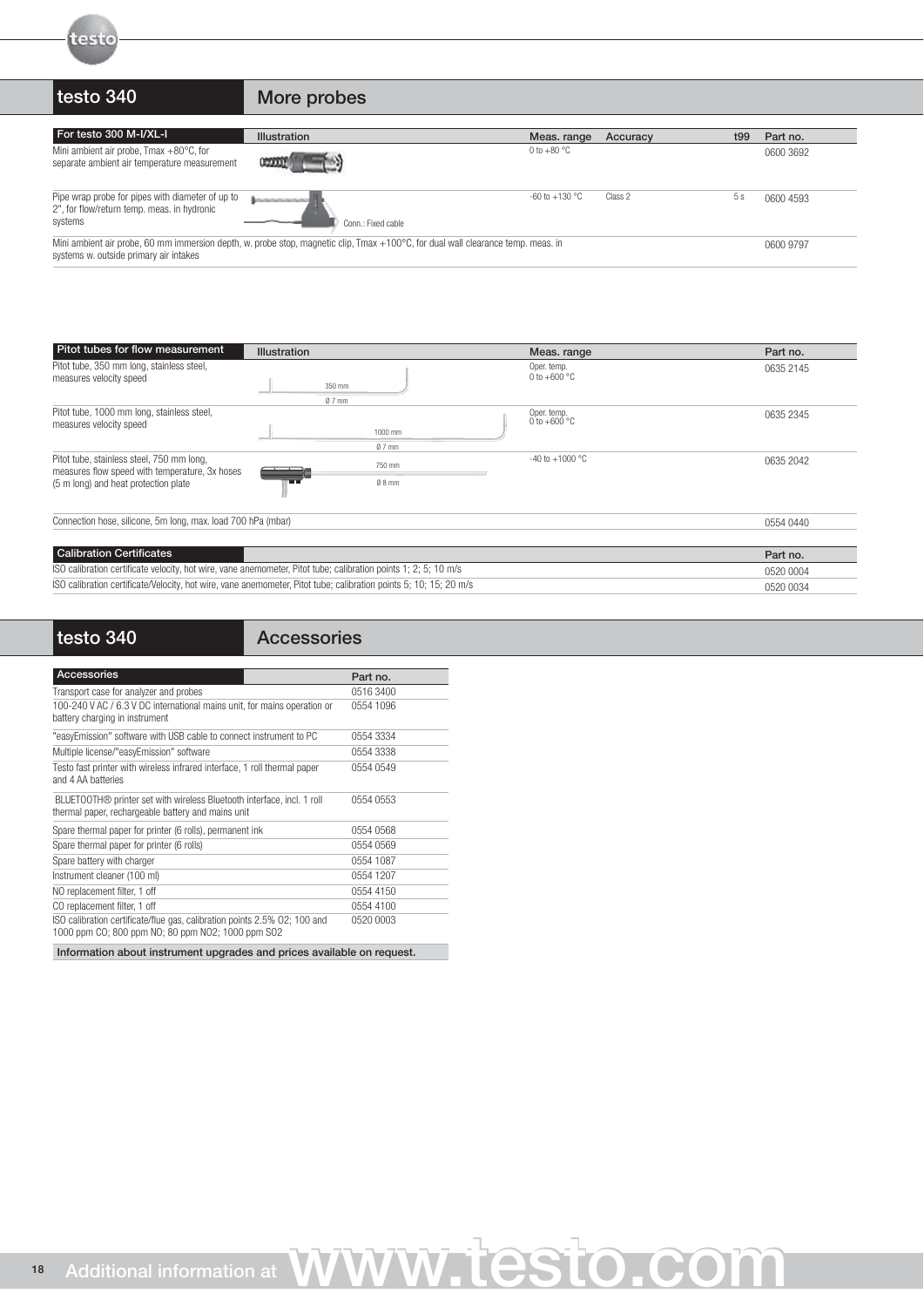| testo 340<br><b>Technical data</b>                               |                     |                                                                                                                                                                                        |             |                                        |
|------------------------------------------------------------------|---------------------|----------------------------------------------------------------------------------------------------------------------------------------------------------------------------------------|-------------|----------------------------------------|
|                                                                  | Meas. range         | Accuracy                                                                                                                                                                               | Resolution  | Response time                          |
| $02$ measurement                                                 | 0 to 25 Vol. %      | $\pm 0.2$ Vol. %                                                                                                                                                                       | 0.01 Vol. % | $t_{90}$ <20 s                         |
| CO measurement<br>(H <sub>2</sub> compensated)                   | 0 to 10000 ppm      | $\pm 10$ ppm or $\pm 10\%$ of mv (0 to<br>$200$ ppm $)$<br>$\pm 20$ ppm or $\pm 5\%$ of mv (201<br>to 2000 ppm)<br>±10% of mv (2001 to 10000<br>ppm)                                   | 1 ppm       | $t_{90}$ <40 s                         |
| $\mathrm{CO}_\mathrm{low}$<br>measurement $(H2)$<br>compensated) | 0 to 500 ppm        | $\pm 2$ ppm (0 to 39.9 ppm)<br>$\pm 5\%$ of mv (remaining range) <sup>X</sup><br>XData correspond to 20°C ambient<br>temperature. Additional temperature<br>coefficient 0.25% of mv/K. | $0.1$ ppm   | $t_{90}$ <40 s                         |
| NO measurement                                                   | 0 to 3000 ppm       | $\pm 5$ ppm (0 to 99 ppm)<br>$\pm 5\%$ of mv (100 to 1999 ppm)<br>±10% of mv (2000 to 3000<br>ppm)                                                                                     | 1 ppm       | $t_{90}$ < 30 s                        |
| NO <sub>low</sub><br>measurement<br>Probe type Type K (NiCr-Ni)  | 0 to 300 ppm        | $\pm 2$ ppm (0 to 39.9 ppm)<br>$\pm 5\%$ of mv (remaining range)                                                                                                                       | $0.1$ ppm   | $t_{90}$ < 30 s                        |
| NO <sub>2</sub> measurement*                                     | 0 to 500 ppm        | $\pm 10$ ppm (0 to 199 ppm)<br>$\pm 5\%$ of mv (remaining range)                                                                                                                       | $0.1$ ppm   | $t_{90}$ <40 s                         |
| $SO2$ measurement*                                               | 0 to 5000 ppm       | $\pm 10$ ppm (0 to 99 ppm)<br>$\pm 10\%$ of mv (remaining range)                                                                                                                       | 1 ppm       | $t_{\text{on}}$ $\langle 40 \text{ s}$ |
| Temperature meas.<br>Probe type                                  | $-40$ to $+1200$ °C | $\pm 0.5$ °C (0 to +99 °C)<br>$\pm 0.5$ % of mv (remaining<br>range)                                                                                                                   | 0.1 °C      |                                        |
| Draught measurement                                              | $-40$ to $+40$ hPa  | $\pm 0.03$ hPa (-2.99 to +2.99<br>hPa)<br>$\pm 1.5$ % of mv (remaining<br>range)                                                                                                       | 0.01 hPa    |                                        |
| Differential pressure<br>measurement                             | -200 to 200 hPa     | $\pm 0.5$ hPa (-49.9 to 49.9 hPa)<br>$\pm 1.5$ % of mv (remaining<br>range)                                                                                                            | $0.1$ hPa   |                                        |
| Absolute pressure<br>measurement                                 | 600 to +1150 hPa    | $±10$ hPa                                                                                                                                                                              | 1 hPa       |                                        |
| Derived parameters                                               |                     |                                                                                                                                                                                        |             |                                        |

\*Max. measurement duration of 2 hours should not be exceeded in order to avoid absorption.

0 to  $CO<sub>2</sub>$  max.

CO<sub>2</sub> measurement

testo

### Country permits BLUETOOTH® wireless transmission for testo 340

The BLUETOOTH® radio module used by Testo is permitted for the following countries and may only be used in those countries, i.e. the BLUETOOTH<sup>®</sup> wireless transmission may not be used in any other country!

Efficiency  $0.1\%$  0.1  $0.1\%$ Flue gas loss 0.1 % 0.1 % 0.1 % 0.1 % 0.1 % 0.1 % 0.1 % 0.1 % 0.1 % 0.1 % 0.1 % 0.1 % 0.1 % 0.1 % 0.1 % 0.1 % 0.1 % 0.1 % 0.1 % 0.1 % 0.1 % 0.1 % 0.1 % 0.1 % 0.1 % 0.1 % 0.1 % 0.1 % 0.1 % 0.1 % 0.1 % 0.1 % 0.1 % 0.1 % 0.1 Flue gas dewpoint 0.1 °C 0.1 °C 0.1 °C

(calculation from  $0_2$ ) 0 to  $CO_2$  max.  $\pm 0.2$  Vol. % 0.1 Vol. % Response time t90 =  $\langle$  40 s

## Europe including all EU member states

Austria, Belgium, Bulgaria, Cyprus, Czech Republic, Denmark, Estonia, Finland, France, Germany, Great Britain, Greece, Hungary, Ireland, Italy, Latvia, Lithuania, Luxembourg, Malta, Netherlands, Poland, Portugal, Romania, Slovakia, Slovenia, Spain, Sweden and Turkey

## European countires (EFTA)

Iceland, Liechtenstein, Norway, Switzerland

### Non-European countries Canada, USA , Japan, Ukraine, Australia,

Colombia and El Salvador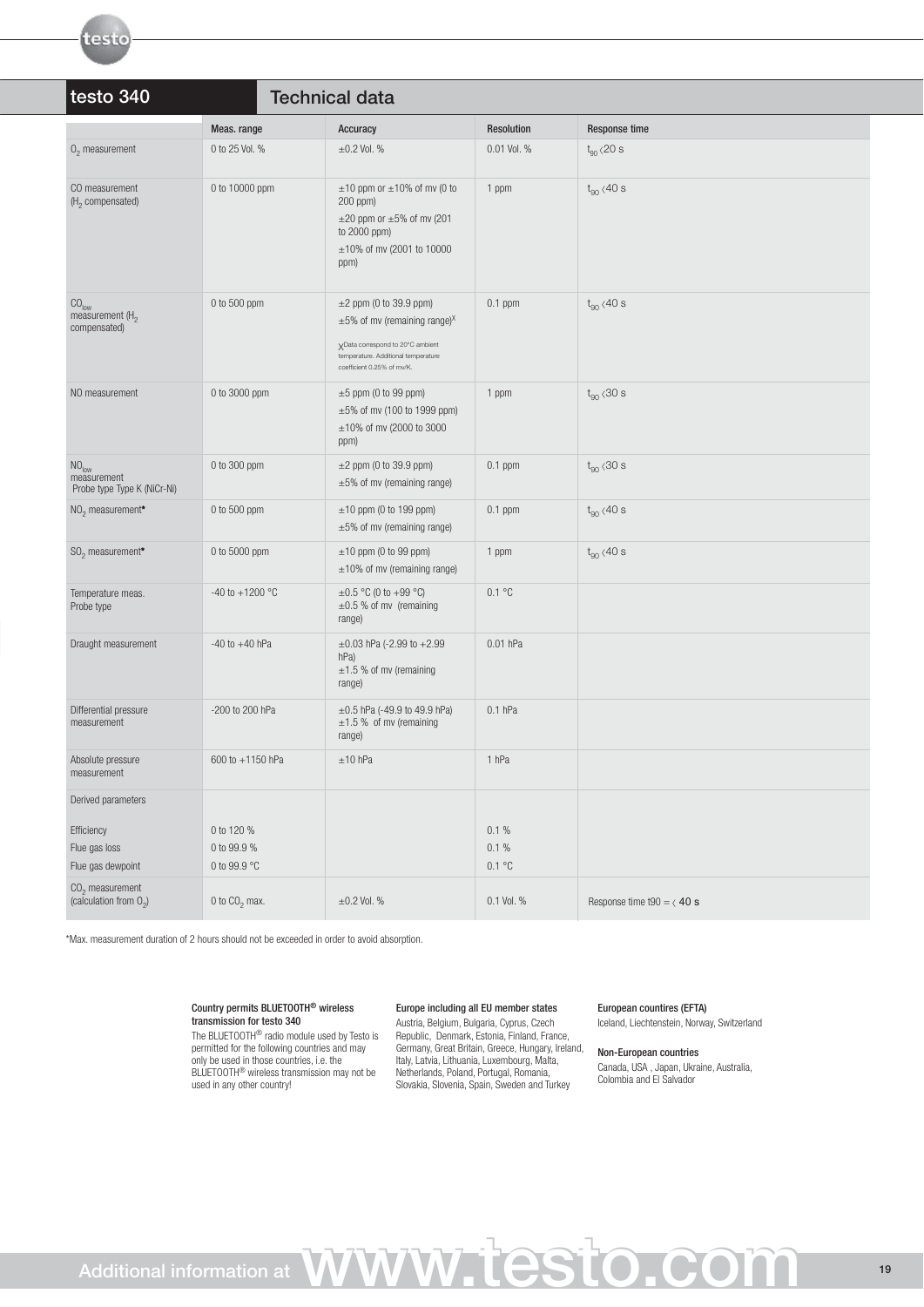# testo 340 Technical data

| Measurement range extension                                    |                                                                                                                                                                  |                                                                           | General technical data     |
|----------------------------------------------------------------|------------------------------------------------------------------------------------------------------------------------------------------------------------------|---------------------------------------------------------------------------|----------------------------|
| Single dilution factor 5 (standard)                            |                                                                                                                                                                  |                                                                           | Memory                     |
| CO measurement $(H_2)$<br>compensated)                         | Meas. range<br>Accuracy<br><b>Resolution</b>                                                                                                                     | 700 ppm to 50000 ppm<br>$\pm 10$ % of mv (additional error)<br>1 ppm      |                            |
| $COlow$ measurement<br>$(H2$ compensated)                      | Meas. range<br>Accuracy<br><b>Resolution</b>                                                                                                                     | 300 ppm to 2.500 ppm<br>$\pm 10$ % of mv (additional error)<br>$0.1$ ppm  | Controlled diaphragm pump: |
| NOlow measurement                                              | Meas. range<br>Accuracy<br><b>Resolution</b>                                                                                                                     | 150 ppm to 1.500 ppm<br>$\pm 10$ % of mv (additional error)<br>$0.1$ ppm  |                            |
| NO measurement                                                 | Meas. range<br>Accuracy<br>Resolution                                                                                                                            | 500 ppm to 15.000 ppm<br>$\pm 10$ % of mv (additional error)<br>$0.1$ ppm | User-defineable<br>fuels   |
| SO <sub>2</sub> measurement                                    | Meas. range                                                                                                                                                      | 500 ppm to 25000 ppm                                                      | Weight                     |
|                                                                | Accuracy                                                                                                                                                         | $\pm 10$ % of mv (additional error)<br>1 ppm                              | <b>Dimensions</b>          |
|                                                                | <b>Resolution</b>                                                                                                                                                |                                                                           | Storage temp.              |
| Dilution of all sensors, Factor 2 (option, Part no. 0440 3350) |                                                                                                                                                                  |                                                                           | Oper. temp.                |
|                                                                |                                                                                                                                                                  |                                                                           | Display                    |
| $02$ measurement                                               | With measuring range extension switched on over all sensors:<br>Meas. range:<br>0 to $25$ vol.%<br>$\pm$ 1 vol.% additional error (0 to 4.99 vol.%)<br>Accuracy: |                                                                           | Power supply               |
|                                                                | Donalution:                                                                                                                                                      | $\pm 0.5$ vol.% additional error (5 to 25 vol.%)<br>$0.01$ yol $0/$       | Material/Housing           |

| General tecnnical data     |                                                                                                                                                                                                    |                                                                                                                          |
|----------------------------|----------------------------------------------------------------------------------------------------------------------------------------------------------------------------------------------------|--------------------------------------------------------------------------------------------------------------------------|
| Memory                     | Maximum<br>Per folder<br>Per site<br>sites                                                                                                                                                         | 100 folders<br>max. 10 sites<br>max. 200 protocols<br>Max, number of protocols is determined by the number of folders or |
| Controlled diaphragm pump: | Pump flow<br>Hose length<br>Max positive pressure/Flue gas<br>Max negative pressure/Flue gas                                                                                                       | 0.6l/min (controlled)<br>max. 7.8 m (corresponds to two probe<br>hose extensions)<br>$+50$ mbar<br>$-200$ mbar           |
| User-defineable<br>fuels   | 10 user-defineable fuels incl. test gas as fuel                                                                                                                                                    |                                                                                                                          |
| Weight                     | 960 <sub>a</sub>                                                                                                                                                                                   |                                                                                                                          |
| <b>Dimensions</b>          | 283 x 103 x 65 mm                                                                                                                                                                                  |                                                                                                                          |
| Storage temp.              | $-20$ to $+50$ °C                                                                                                                                                                                  |                                                                                                                          |
| Oper. temp.                | $-5$ to $+50$ °C                                                                                                                                                                                   |                                                                                                                          |
| Display                    | Graphics display: 160 x 240 pixels                                                                                                                                                                 |                                                                                                                          |
| Power supply               | Rech. block: 3.7V/2.4Ah<br>Power: 6.3 V/2A                                                                                                                                                         |                                                                                                                          |
| Material/Housing           | TPF PC                                                                                                                                                                                             |                                                                                                                          |
| Protection class           | IP40                                                                                                                                                                                               |                                                                                                                          |
| Warranty                   | Analyzer 2 years (excluding wearing parts, e.g. gas sensors)<br>Rech. batt.<br>Gas sensors<br>CO, NO, CO <sub>low</sub> , NO <sub>low</sub> , NO <sub>2</sub> , SO <sub>2</sub> :<br>$0_{\circ}$ : | 1 year<br>1 year<br>1.5 years                                                                                            |

| $02$ measurement                                    | Meas. range:<br>Accuracy:<br>Resolution:     | With measuring range extension switched on over all sensors:<br>0 to 25 vol.%<br>$\pm$ 1 vol.% additional error (0 to 4.99 vol.%)<br>$\pm 0.5$ vol.% additional error (5 to 25 vol.%)<br>$0.01$ vol.% |
|-----------------------------------------------------|----------------------------------------------|-------------------------------------------------------------------------------------------------------------------------------------------------------------------------------------------------------|
| CO measurement $(H_2)$<br>compensated)              | Meas. range<br>Accuracy<br>Resolution        | 700 ppm to 20000 ppm<br>$\pm 10$ % of mv (additional error)<br>1 ppm                                                                                                                                  |
| $COlow$ measurement<br>(H <sub>2</sub> compensated) | Meas. range<br>Accuracy<br><b>Resolution</b> | 500 ppm to 1000 ppm<br>$\pm 10$ % of mv (additional error)<br>$0.1$ ppm                                                                                                                               |
| NO measurement                                      | Meas. range<br>Accuracy<br>Resolution        | 500 ppm to 6000 ppm<br>$\pm 10$ % of mv (additional error)<br>1 ppm                                                                                                                                   |
| $NOlow$ measurement                                 | Meas. range<br>Accuracy<br>Resolution        | 150 ppm to 600 ppm<br>$\pm 10$ % of mv (additional error)<br>$0.1$ ppm                                                                                                                                |
| $NO2$ measurement                                   | Meas. range<br>Accuracy<br>Resolution        | 200 ppm to 1000 ppm<br>$\pm 10$ % of mv (additional error)<br>$0.1$ ppm                                                                                                                               |
| SO <sub>2</sub> measurement                         | Meas. range<br>Accuracy<br>Resolution        | 500 ppm to 10000 ppm<br>$\pm 10$ % of mv (additional error)<br>1 ppm                                                                                                                                  |